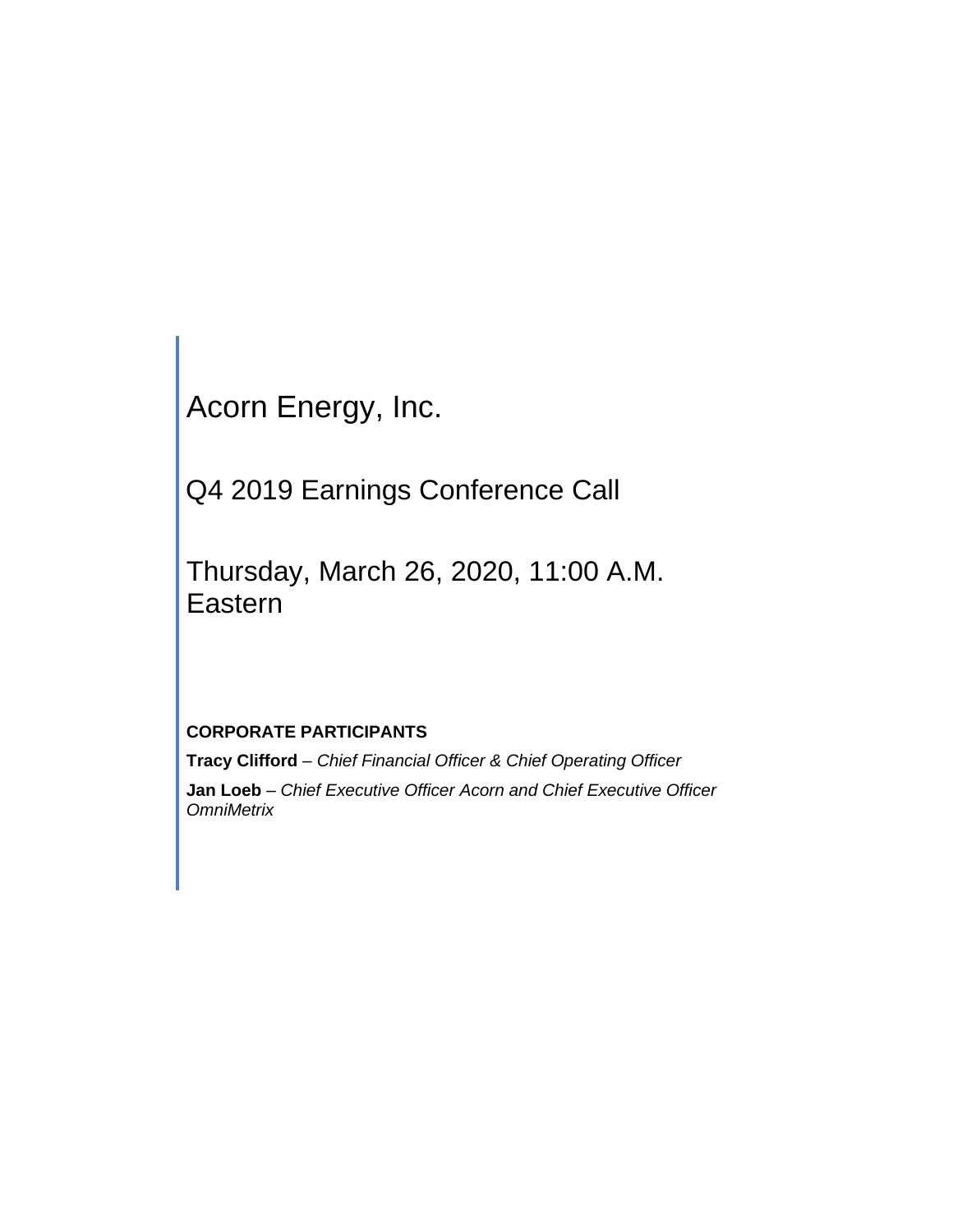### **PRESENTATION**

### **Operator**

Thank you for holding, and welcome to Acorn Energy's Fourth Quarter 2019 Conference Call. All participants are in a listen-only mode. Should you need assistance, please signal a conference specialist by pressing the star (\*) key followed by zero (0).

After today's presentation, there will be an opportunity to ask questions. To ask a question, you may press star (\*) then one (1) on your telephone keypad. To withdraw your question, please press star (\*) then two (2). Please note that this event is being recorded.

I would now like to hand the conference over to Tracy Clifford, CFO of Acorn Energy and COO of its OmniMetrix subsidiary. Please go ahead.

### **Tracy Clifford**

Thank you, and welcome, everyone, to today's conference call. As a reminder, many of the statements made in today's prepared remarks or in response to your questions may be forwardlooking. These statements are subject to various risks and uncertainties. For example, the operating and financial performance of the company in 2020 and future years is subject to factors, such as risks associated with disruptions to business operations, and customer demand resulting from the impact of the COVID-19 pandemic; executing the company's operating strategy, maintaining high renewal rates, growing its customer base, changes in technology, changes in the competitive environment, financial and economic risks, as well as having access to sufficient capital for growth.

Forward-looking statements are based on management's beliefs, as well as assumptions made using information currently available to management pursuant to the Safe Harbor provisions of the Private Securities Litigation Reform Act of 1995. There are no assurances that Acorn or OmniMetrix will be able to achieve their growth goals in 2020, nor in future years.

The company also undertakes no obligation to disclose any revision to these forward-looking statements to reflect events or circumstances after the date made. A full discussion of the risks and uncertainties that may affect the company is included in Risk Factors on Acorn's Form 10-K as filed with the Securities and Exchange Commission yesterday.

Now, with that, I will hand the call over to Jan Loeb, CEO of Acorn and Acting CEO of OmniMetrix. Jan?

### **Jan Loeb**

Thank you, Tracy, and good morning to those joining our call today. Before I review our operating performance in 2019, I would like to address our business' position to weather the unprecedented environment created by the COVID-19 pandemic. While it is very difficult to predict the near-term impact of the pandemic on our operating results, I do want to point out that Acorn has built a strong balance sheet, a strong cash position of \$1.6 million over the past few years, and we believe we are well positioned to weather the brunt of the business impact over the next several months.

I would also like to remind investors of the unique and recurring nature of our monitoring business and its cash flows with historic renewal rates of 90% plus, gross profit margins of approximately 83%. While certainly our business development efforts will be substantially impacted in the near term, it is important to note that the value of our remote monitoring and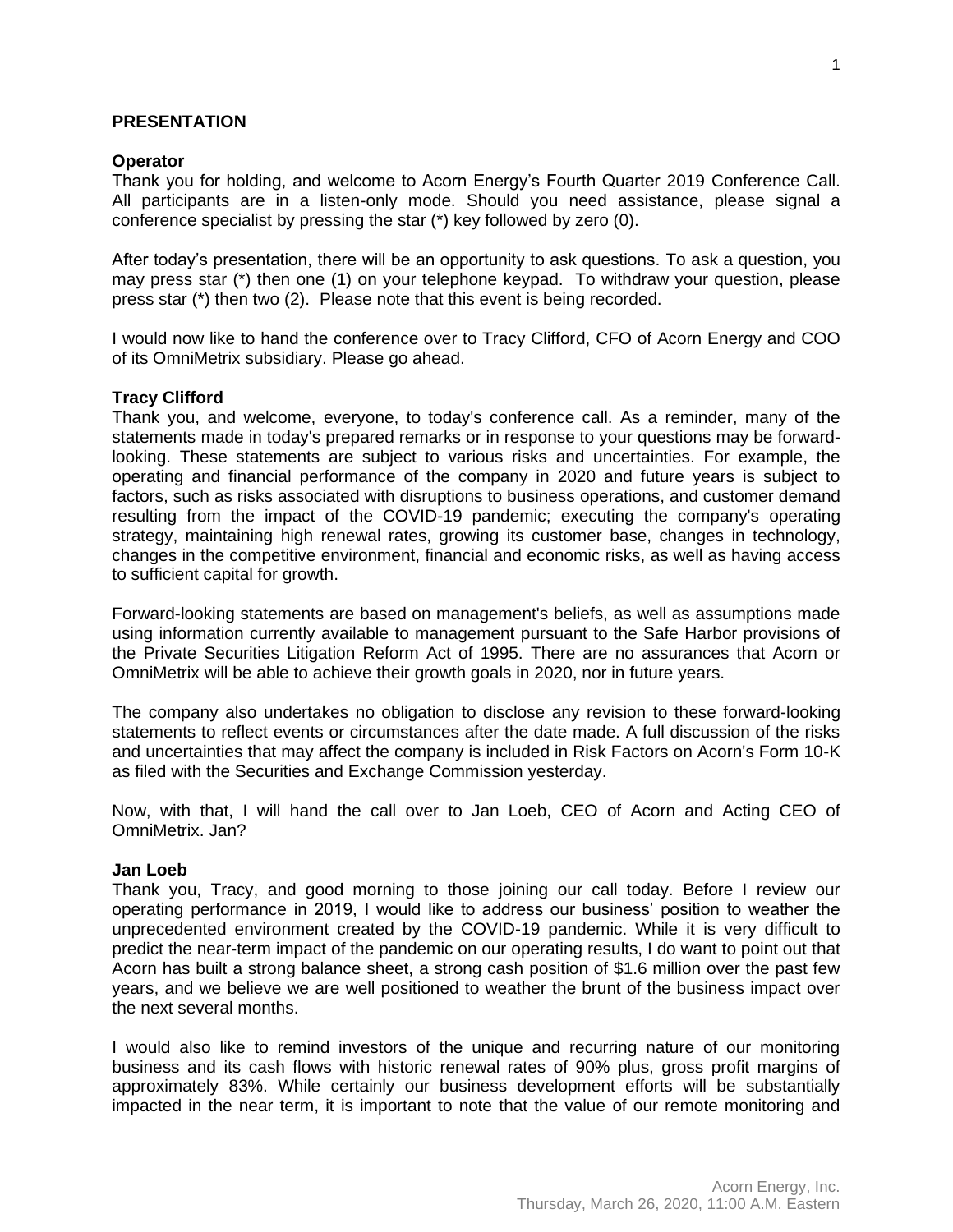control services business becomes even more evident in an environment where personnel and field activities are being disrupted by travel restrictions, illness or other factors. For this reason, we continue to believe that the market adoption of IoT technology broadly will return to its longterm growth trend as the pandemic subsides. We are also taking active steps to adjust our cost structure and suspend certain activity to minimize current expenses and to shore up our ability to endure this challenging environment and to leverage any market disruption that may occur.

Like all of you, we are working to understand the depth and breadth of the impact of the COVID-19 pandemic and therefore it is really not possible to comment with any greater specificity at this time.

Let us now turn to our review of Acorn and OmniMetrix 2019 performance, following which we will open the call to your questions. In the fourth quarter and full year 2019, OmniMetrix extended its record of revenue growth, improved gross margin and achieved a third consecutive quarter of positive operating profit. OmniMetrix Q4 2019 revenue rose 7% to \$1.4 million and gross margin improved to 67.6% versus 61.8% in Q4 2018. For the full year 2019, revenue grew 8% to \$5.5 million, gross margin improved to 65.4% from 61.4% and gross profit grew 17%. This performance allowed OmniMetrix to realize an operating profit in 2019 versus a loss in 2018. On a consolidated basis, Acorn was able to cut its operating loss by more than half to approximately \$700,000 versus \$1.4 million in 2018. We are proud of the discipline and hard work of our team to achieve these gains.

As many of you know, we use cash basis sales as a performance tracking measure to supplement revenue and give us another view of our growth in a given period. Pursuant to GAAP, we recognize revenue from our hardware sales over three years, and typically over one year for our monitoring contracts, even though the cash is generally received upfront. Cash basis sales, therefore, provides visibility on the level of business that was completed in a period and therefore window on relative growth performance. Cash sales for 2019 were \$6 million compared to \$5.6 million in 2018, an increase of 7%.

Our Power Generation or PG segment sales which relate to monitoring standby generators, grew by 13% on a cash basis in 2019 versus 2018. In our smaller Cathodic Protection or CP segment which focuses on monitoring and control of the electric current running on gas pipelines, sales on a cash basis declined by 21% due to the impact of turnover in our sales staff and not being fully staffed throughout the year. Sales staff turnover was a combination of staff departures and changes initiated by management to strengthen our team.

In Q3, we completed several new sales hires and earlier this year we hired a new Director of Sales, Daniel Hess. Dan's extensive and very relevant IoT sales experience including developing new products and multimillion-dollar accounts was reviewed in yesterday's press release. Notably, Dan has over 25 years of experience successfully executing growth initiatives within the telecom, wireless, analytics and IoT spaces. Most recently, with Sierra Wireless and its Numerex subsidiary. We believe Dan has the right experience and ability to drive sales of new products and to address new market opportunities for OmniMetrix. We are now fully staffed and believe we now have the potential to increase our CP segment sales to historical and projected growth rates in future quarters as the pandemic subsides.

Despite the disruption in our Cathodic Protection sales team, our new team members are making considerable progress building a solid pipeline of customer trials that we hope to convert to deployments later in 2020 and thereafter. Reflecting the team's progress, we currently have 4 times the number of customers trials in progress than we had at this time last year.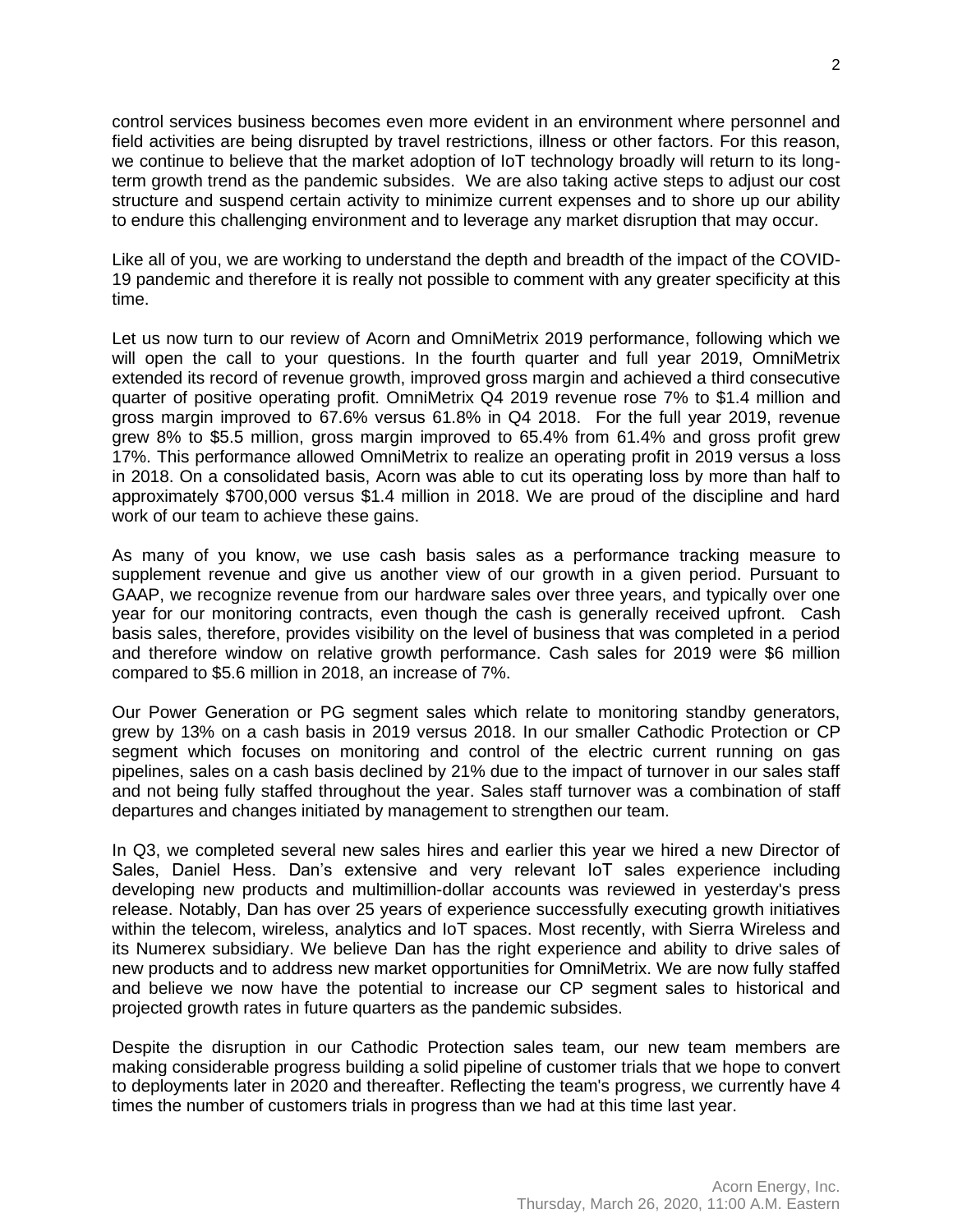Moving to Power Generation, historically our business has been favorably impacted by disasters and emergencies, such as hurricanes and storms that disrupt power systems and raise awareness of the importance and value of remote generator monitoring. For example, we provide remote generator monitoring for thousands of hospitals and other critical healthcare facilities across North America and we stand ready to provide support should additional remote monitoring services be required to support the healthcare response for the current pandemic.

Turning back to our improvements in gross margins throughout 2019, I want to underscore that this achievement is not only the result of a favorable product mix of higher margin monitoring revenue, but also due to deliberate initiatives that we have pursued in recent years to develop and bring to market innovative new hardware and software offerings that deliver enhanced functionality, as well as more efficient lower cost designs that support our margin growth profile.

Next-generation products that have supported gross margin improvements include our Hero 2 Rectifier Monitors and our AIRGuard industrial air compressor monitors. We also are about to launch an innovative new enunciator product that provides status updates on critical electrical systems and we have a new software product that we expect to announce in the second half of this year.

Now turning the call back to Tracy Clifford, our CFO, to go over the financial highlights. Tracy?

# **Tracy Clifford**

Thanks, Jan. As mentioned by Jan at the beginning of the call, OmniMetrix's Q4 '19 revenue increased 7% to \$1.4 million from \$1.3 million in Q4 '18 driven by strength in our largest segment Power Generation. Full year 2019 revenue grew 8% to \$5.5 million in 2019 from \$5.1 million in 2018 with Power Generation growing 17% to \$4.3 million. This increase was partially offset by a decline of \$223,000 or 16% in our Cathodic Protection segment to \$1.2 million in 2019, reflecting a decrease in hardware sales as a result of the sales staff turnover that Jan previously discussed.

As Jan also noted, our sales team has been fully staffed since the beginning of 2020. Gross profit grew 15% to \$3.6 million in 2019 versus \$3.1 million in 2018, significantly outpacing revenue growth. The increase in gross profit was attributable to revenue growth, increased hardware gross margin and a better mix of monitoring revenue, which yields higher gross margin in hardware. As a result, gross margin improved to 65.4% in 2019 versus 61.4% in 2018. Q4 '19 gross margin improved to 67.6% versus 61.8% in Q4 '18 reflecting similar dynamics.

OmniMetrix total operating expenses increased 4% to \$3.4 million in 2019 versus \$3.3 million in 2018. We will closely manage further spending increases focused on driving sales as economic and market circumstances make it prudent to invest in the expansion of our sales team and our IT systems to support long-term growth. With revenue and gross profit growth outpacing expenses, OmniMetrix's reported a 2019 operating profit of a \$177,000 versus an operating loss of \$146,000 in 2018. OmniMetrix also generated an operating profit of \$83,000 in Q4 '19 versus an operating loss of \$34,000 in Q4 '18.

At the corporate level, Acorn reduced its G&A by 30% to \$876,000 in 2019 from \$1.3 million in 2018, reflecting the range of cost reductions related to personnel costs, board fees and other public company costs. Lower corporate overhead combined with growth at OmniMetrix allowed Acorn's consolidated operating loss to be cut approximately in half to \$699,000 in 2019 from \$1.4 million in 2018. Net loss attributable to Acorn's shareholders was \$618,000 or \$0.02 per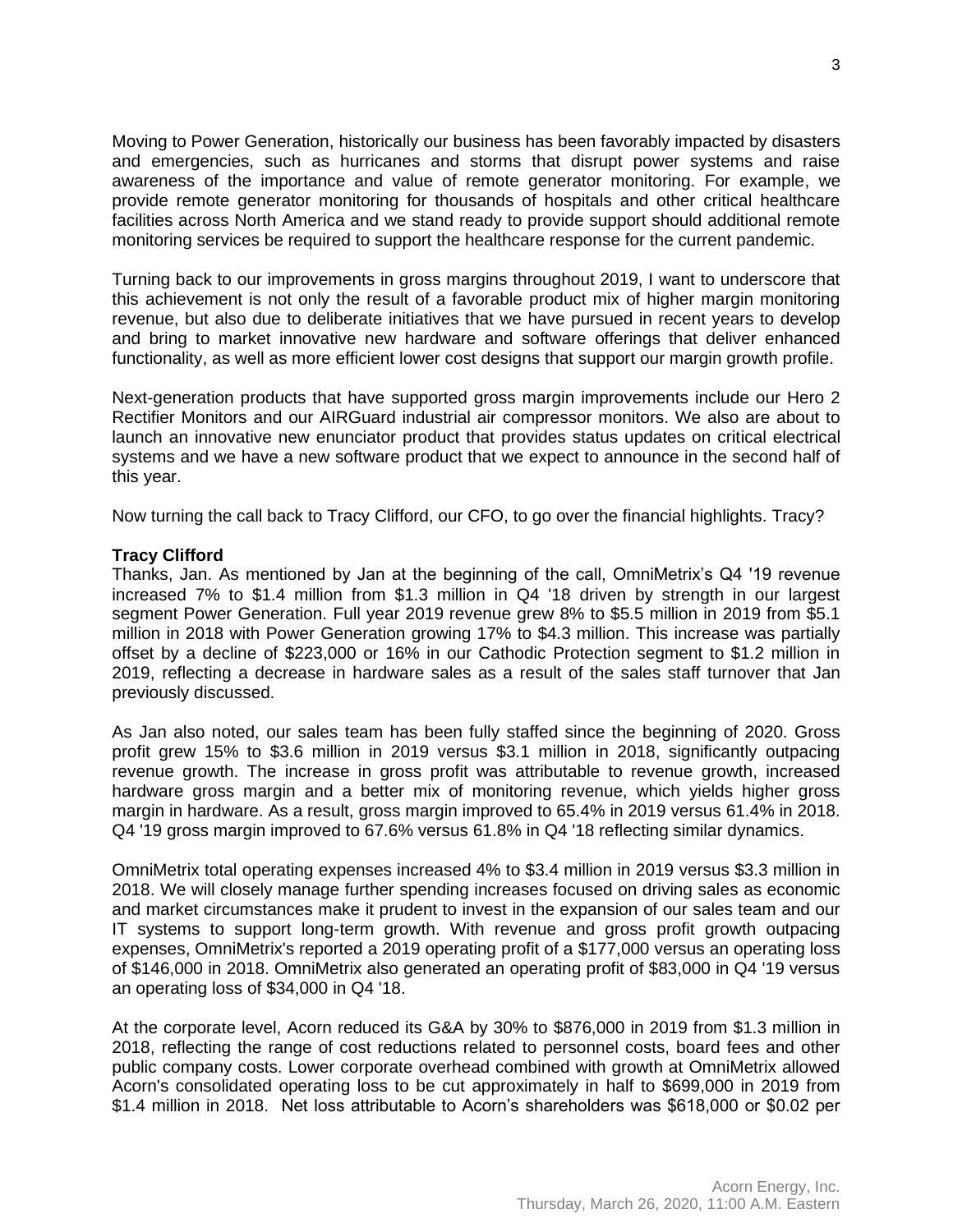share in 2019 as compared to \$2 million or \$0.07 per share in 2018. The prior year period included a loss of \$0.02 per share related to the sale of DSIT. In Q4 '19 net loss attributable to Acorn's shareholders were \$61,000 or flat \$0.00 per share versus a net loss of \$245,000 or \$0.01 per share in Q4 '18, which included a gain of \$222,000 or \$0.01 per share related to the DSIT transaction.

Looking at cash flow on a consolidated basis, Acorn reduced its net cash used in operating activities to \$1.2 million in 2018 from \$2.4 million in – I am sorry \$1.2 million in 2019 from \$2.4 million in 2018. Of this \$1.2 million, approximately \$404,000 related to OmniMetrix and including \$323,000 used to retire loan from a former director with the remainder related to Acorn. On a consolidated basis, Acorn had cash and cash equivalents of approximately \$1.2 million.

As of March 20th, on a consolidated basis, Acorn had cash and cash equivalents of approximately \$1.6 million and outstanding balance on our operating credit line of \$369,000 and \$115,000 available to borrow.

That concludes my overview of results, and now let me pass the call back to Jan.

### **Jan Loeb**

Thank, again, Tracy. Though the current environment is very challenging, we are actively managing our resources and costs to navigate the COVID-19 pandemic. As we see business conditions begin to normalize, we will resume prudent investments and product development, sales resources and IT support to profitable growth. We will also consider any shareholder value enhancing opportunities including tuck-in acquisitions on an opportunistic basis. Perhaps there may also be opportunities that occur as a result of this challenging environment.

With a solid balance sheet, we will continue to be disciplined and patient regarding any external opportunities.

For OmniMetrix, we continue to have a normalized top-line growth goal of 20% per year on average. From a profitability perspective, we reduced consolidated net operating loss by approximately 50% in 2019, and excluding any impact from COVID-19, we had expected to be on a cash flow breakeven run-rate by this summer. It is too early to assess the impact of COVID-19 at this point, where achieving breakeven is important from a shareholder value perspective especially considering our large NOLs, which would shield future income from income taxes. We feel we have this financial resource available to reach these financial goals, although the timing is less certain in the current environment.

We thank you for your support in this journey, and with that, I would like to turn the call back to the operator, so we can take questions from our investors.

# **QUESTIONS AND ANSWERS**

### **Operator**

We will now begin the question-and-answer session. To ask a question, you may press star (\*) then one (1) on your touchtone phone. If you are using a speakerphone, please pick up your handset before pressing the keys. To withdraw your question, please press star (\*) then two (2). At this time, we will pause momentarily to assemble our roster.

Our first question comes from Richard Sosa, Private Investor. Please go ahead.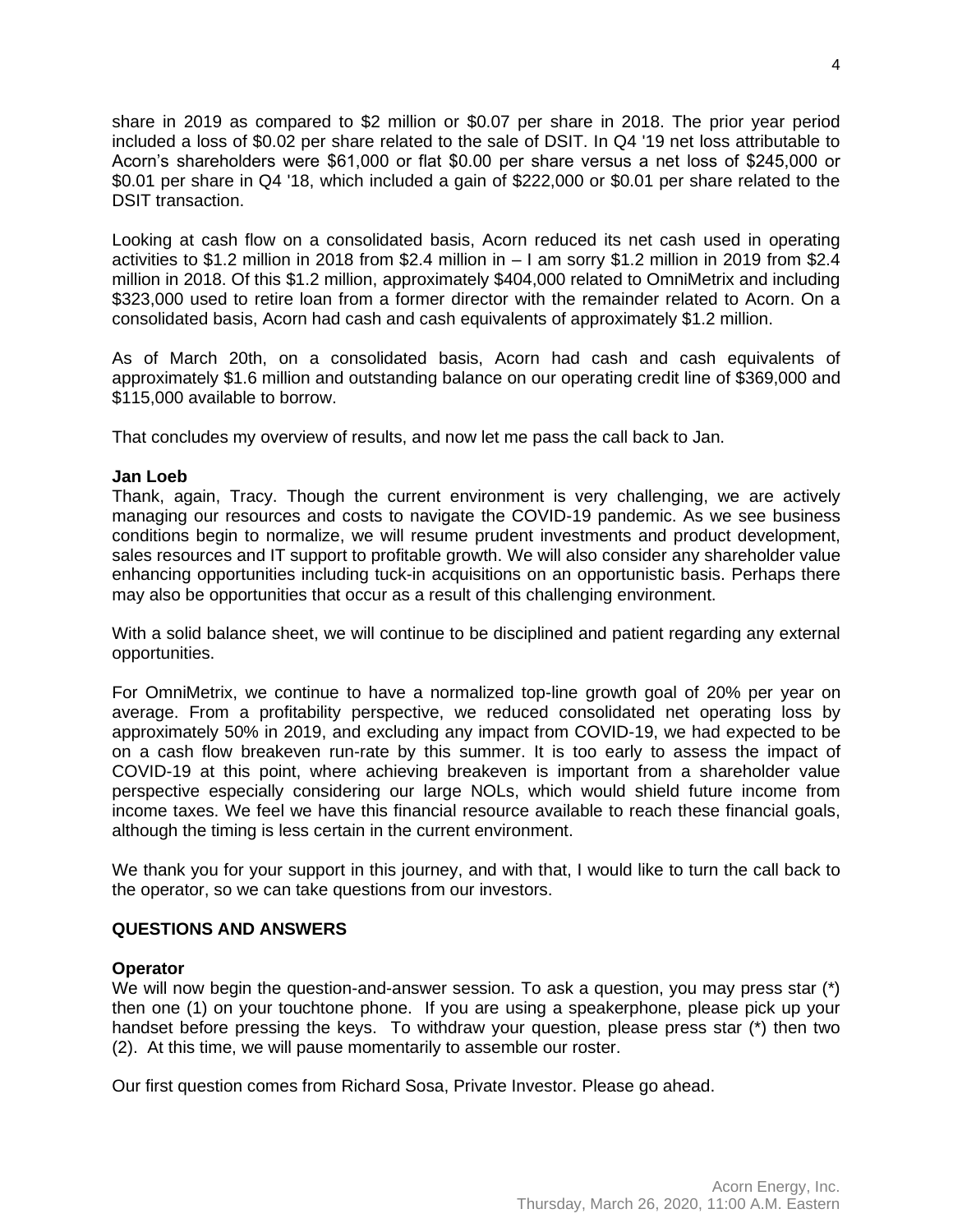# **Richard Sosa**

Hey Jan, how are you doing? It's Richard.

### **Jan Loeb**

Good morning Richard.

### **Richard Sosa**

Good morning. I just had a few questions. Just on the monitor -- I am always perplexed, I saw monitoring is up 22%. Can you just walk me through how that is up so much with hardware being down year-over-year? I mean it's a good thing obviously, but I was just curious how that works.

### **Jan Loeb**

So, monitoring revenue reflects the growth that we've had in previous years versus new sales is what we did in a particular year. So, since over the last few years, we have had good growth in monitoring -- in product sales. Monitoring sales were up stronger than new sales. In addition, monitoring is cumulative. So, every year presumably, even if new sales are not growing, the fact that we are making new sales add to our monitoring revenue. So, monitoring reflects a cumulative number of units that we have in the field, and therefore, its number can grow even though our new sales growth number is not growing as rapidly.

#### **Richard Sosa**

Got it. Got it.

#### **Tracy Clifford**

And I can just add to that, Richard, for some additional clarity. We actually start amortizing the revenue in when a unit is installed. So, a dealer could purchase a large number of units to put in inventory and install them on varying dates moving forward. So, any inventory that would have been in hardware sales at the end of '18 that were connected in '19, we'd start seeing that. So, I thought that might be helpful to understand.

### **Richard Sosa**

Okay, and then just two -- kind of two questions off of this. I saw in your press release and the 10-K, you're just kind of talking about any potential disruption in supply chain on the hardware side. How much inventory do you have and where is it sourced from? Is it all from America or is it from all over the place?

### **Jan Loeb**

So, at year-end our inventory was approximately \$290,000. All our products are assembled in the United States. Some of our circuit boards come from China, but everything is assembled here in the U.S. I would say in China -- at the height of COVID-19 in China, it was hard to get circuit boards. We most probably had a three-week back -- delay in getting circuit boards. Today their delay is three days. So, we have not -- as of right now, we have not had any disruption in product flow.

#### **Richard Sosa**

And is still assembling okay in America?

**Jan Loeb** Yes.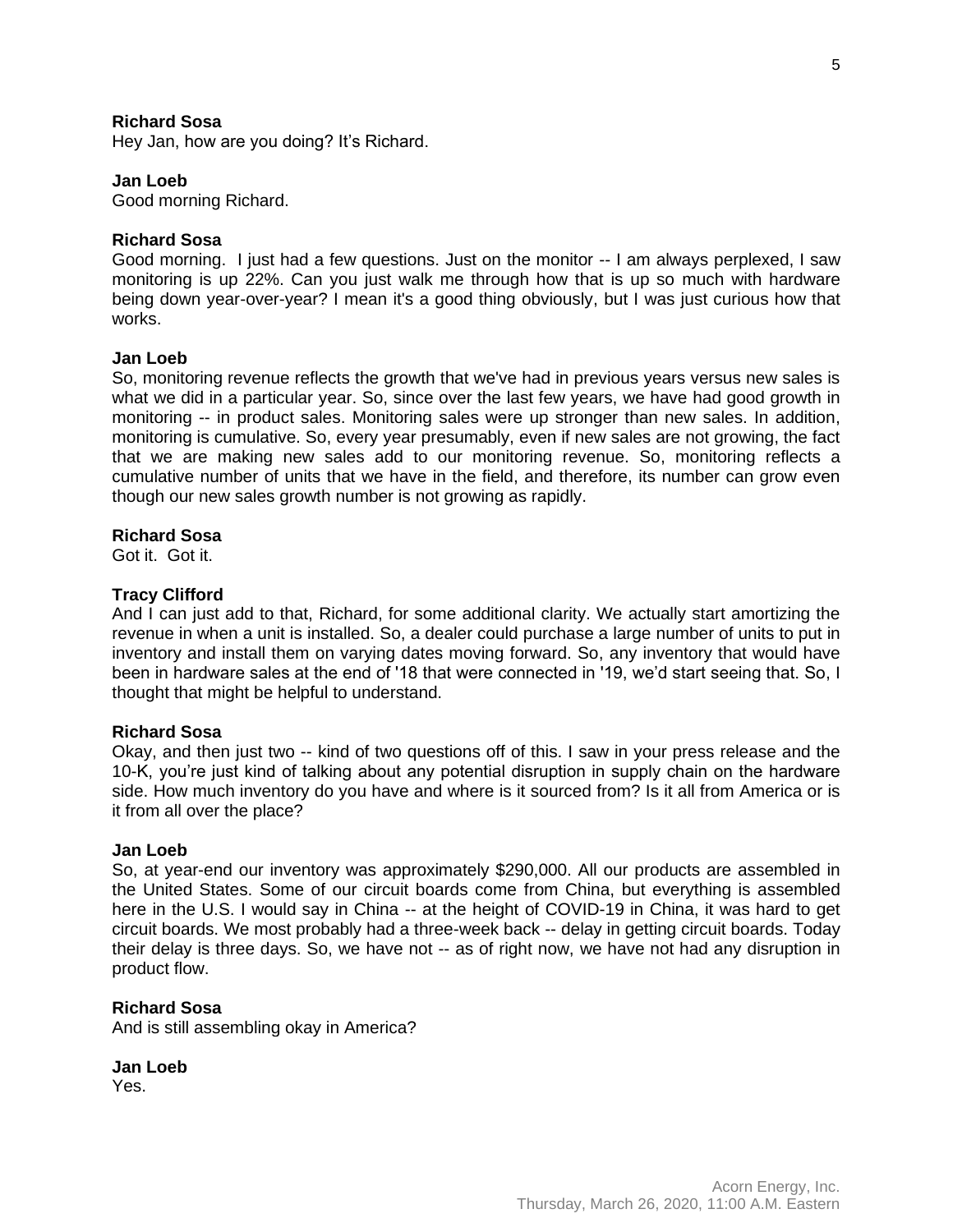### **Richard Sosa**

Okay, and then on the monitoring side, obviously, as you know the reason why I like this company so much is its -- the recurring revenue, which has a high value -- is really high value in the sense that people just can't cancel. What does it have to take for people to stop paying? And ultimately, if they stop paying, they don't get monitored. So, one, have you seen any of that happening more so over the last few weeks or what would have to happen?

#### **Jan Loeb**

So, we have not seen it happen yet. It is certainly something that we concern ourselves with, but if you think about it logically, monitoring is a profit center for our customers. So, we sell our monitors to the dealers, the dealers mark up the monitoring and they sell it to their end customer. So, we're a profit center for the dealer, and I think that's one thing to recognize. Second is, the customer, whether it is a residential customer or a commercial and industrial customer, if you're spending \$15,000 to buy a generator for standby power or more, you need it or you're a well-heeled individual. So the typical customer of our customer, of our dealers are usually people who can well afford to buy a generator and therefore well afford to spend anywhere between \$10 and \$25 with their commercial industrial customer on the monitoring, and thirdly, most of our dealers sell yearly monitoring packages. So, they have already sold a yearly monitoring package to their customer and if we don't get paid, our policy is we turn off the monitor. It would put the dealer in a sticky situation where his customer has already paid for the monitoring and then suddenly his monitor goes off. So for those three reasons, logically, we should continue to get paid on our monthly monitoring business, which as you properly said is very profitable and very key to our business, but I don't know that necessarily logic is the right way to look at it in this environment, but so far, we have not seen anybody not pay us.

#### **Richard Sosa**

Correct, and then just -- and you might not be able to answer this, but since most of your business comes from these generator dealers, how are they doing it? Do they have good balance sheet? Are they working right now? Are they installing? Are they even able to put in generators right now or is that halted as well?

### **Jan Loeb**

You're right. I don't really know the answer. All I can tell you is we still do get new orders. So, at nowhere near the pace that we got in January and February, but we are still getting orders. So, I have to assume that they are still working, but clearly, I don't know their own financial position.

### **Richard Sosa**

Okay. That is, that is all I got.

# **Jan Loeb**

Thank you.

### **Operator**

Our next question will come from Sam Schecter, who is a private investor. Please go ahead.

#### **Sam Schecter**

Hey Jan. Thanks for taking my call. I got two questions. Number one, are you in an active search for a new CEO, somebody more permanent?

### **Jan Loeb**

Right now, we are not actively searching.